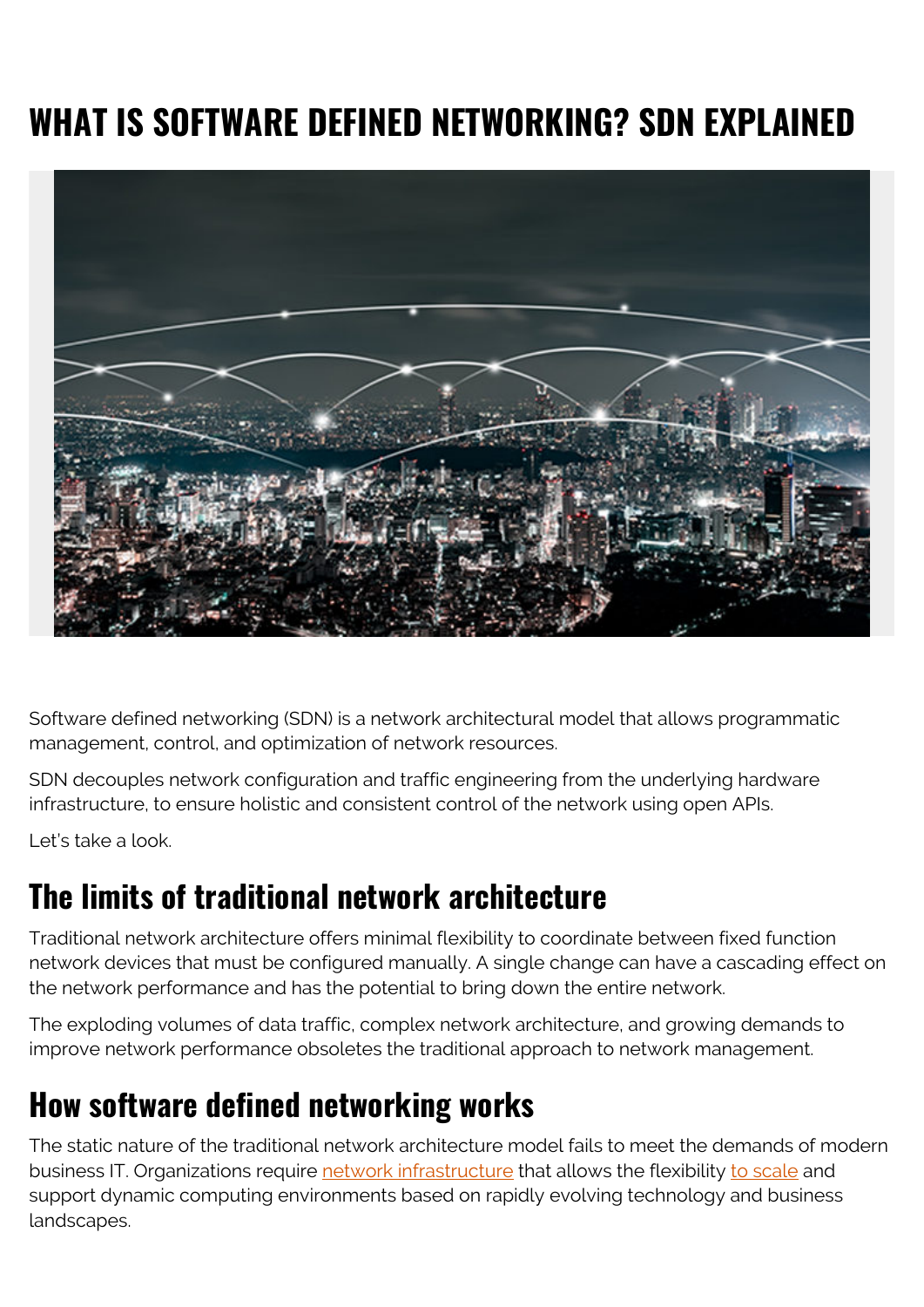Software Defined Networking offers the following key characteristics to address these concerns:

## $8<sub>bmc</sub>$ **Software Defined Networking** Key characteristics

Decouples network Control Plane from the ò. Data Plane. Decoupled Centralizes network intelligence. Architecture Migrates programmable features from network **Planes** devices to centralized application servers/controllers ¥. SDN algorithms tell network "what to do" in response to network changes or dynamic flow pattern changes. Centrally managed, eliminating multiple local **Network** device configurations. Network devices can be Operability configured at scale. Consistent network perform and control: ٠ Application servers/controllers interact with network devices through APIs. Provides vendor neutrality, interoperability, and integration across the network Supports standard communication protocols Openness & between devices from multiple vendors. Maintains common software environment for Interoperability network infrastructure. Manages infrastructure-wide organizational policies, systems, and network applications.

Let's look at each

characteristic in more detail.

#### **Decoupled architecture planes**

A classic communication network architecture consists of three main components: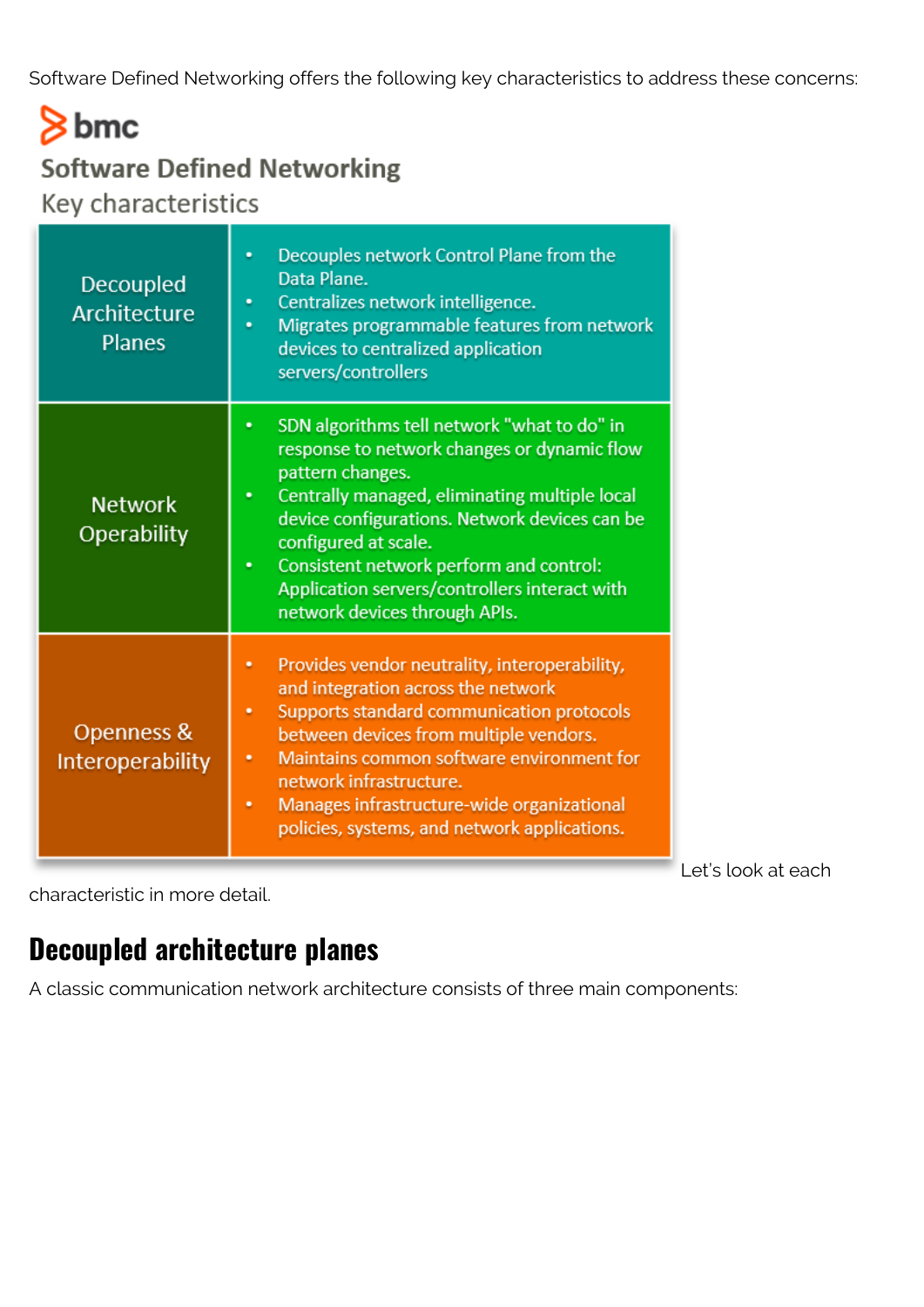# $8<sub>bmc</sub>$

#### **Classic Communications Architecture**

The 3 main components



- **The Control Plane** refers to the network architecture component that defines the traffic routing and network topology.
- **The Data Plane** is the network architecture layer that physically handles the traffic based on the configurations supplied from the Control Plane.
- **The Management Plane** takes care of the wider network configuration, monitoring and management processes across all layers of the network stack.

In traditional network architecture, the control plane and data plane are integrated. Any changes to the system are dependent upon configuring physical network devices, the protocols, and software they support. You can perform only limited changes to the overall system as the network devices bottleneck logical network traffic flows. Devices function autonomously and offer limited logical awareness toward the wider network.

In contrast, SDN decouples the Control Plane from the Data Plane and centrally integrates the network logic at the controller level. A controller separated between the two Planes logically centralizes the network intelligence such that users can choose which programmable features to move from network devices onto the application server or controller.

The logically centralized and decoupled controller operations allow organizations the enhanced agility to automate, extend, monitor, maintain, manage, extend, provision, and troubleshoot the network infrastructure.

Applications interact directly with the controller to obtain a global view of the network state. The dynamic, scalable and flexible network infrastructure leads to simplified operations and the ability to test new business opportunities that are otherwise limited due to network architectural bottlenecks.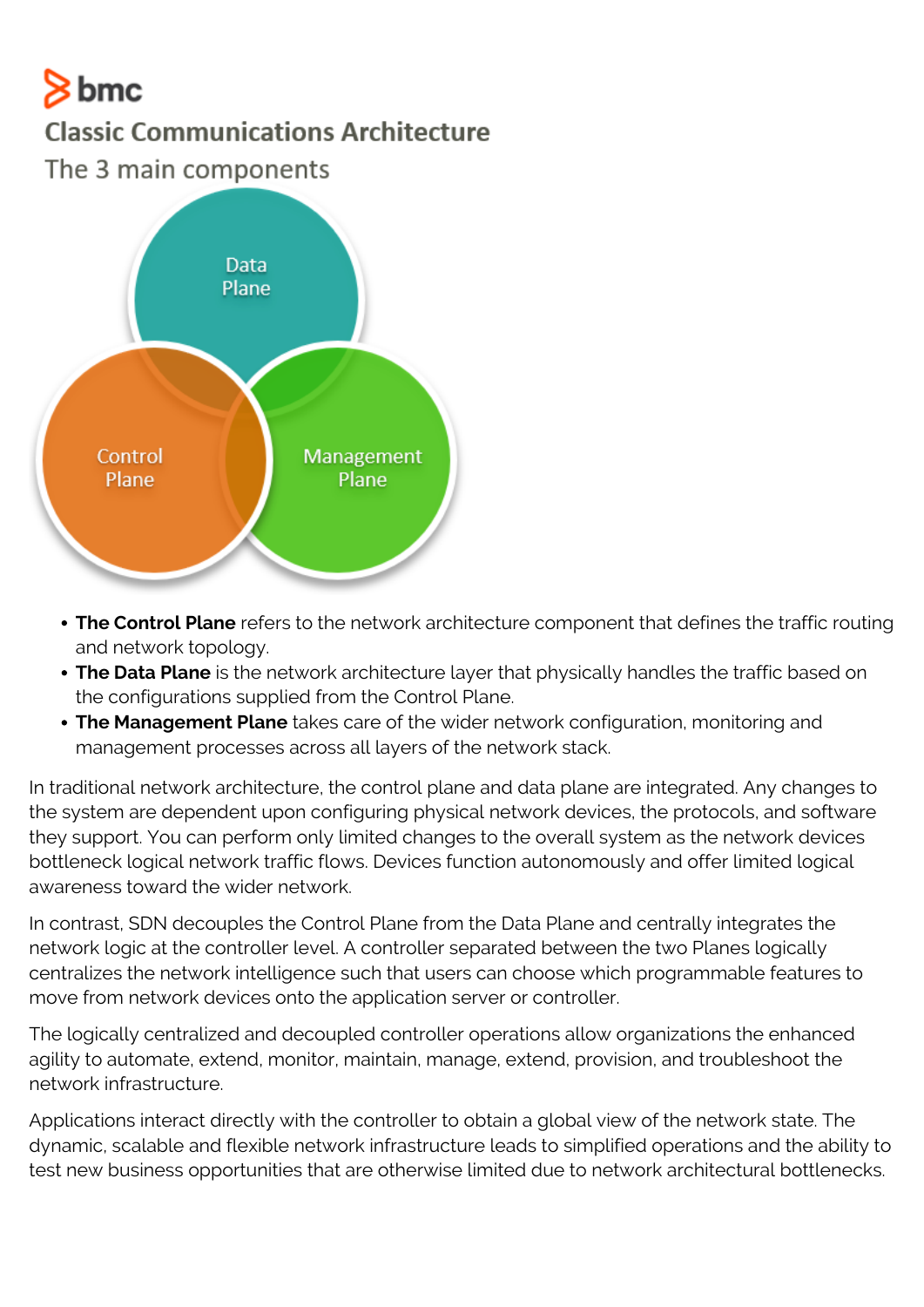## **Network Programmability**

Imagine programming 10 routers, one by one, and then keeping track of how every device was configured and supposed to behave. Scale it to hundreds and thousands of devices, and the manual processes involved in device monitoring, configuration and management are rendered ineffective. Even the network management systems (NMS) will not suffice to eliminate network bottlenecks, errors, and performance issues.

With SDN algorithms, the number of repeatable device configuration and management processes is not a limitation. An SDN would see 1,000 routers in a similar way it sees 10 routers. Algorithms can incorporate the changing dynamics of the network configurations realized in scaled environments. The SDN capability essentially lets sysadmins tell the network "what to do" in response to network changes or dynamic traffic flow patterns.

Additionally, network programmability is key to achieve global optimization toward a consistent network-wide state. Networks do not converge to a single state when each component is programmed individually without awareness of the surrounding:

- Network environment
- State
- Configuration patterns

SDN lets users replace local optimization with a logically centralized intelligence and control of network resources. The underlying dependencies and limitations do not apply (at least in the same way) considering the decoupled nature of the Data and Control Plane components of the network architecture. Instead of having to tweak settings on hundreds of individual management consoles, applications can interact with the appropriate network devices through APIs and maintain consistent overall network performance, functionality, and control.

#### **Openness and Interoperability**

Vendor interoperability and network integration is a primary criterion for network traffic engineering—ranging from device planning and purchase to configuration and management. Vendor neutrality allows organizations to optimize infrastructure investments for technical and business requirements.

Consider the two layers of SDN interoperability: the infrastructure and the service:

- At the infrastructure layer, SDN supports standard protocols for communication between devices from multiple vendors and maintain a common software environment.
- At the service layer, SDN manages infrastructure-wide organizational policies, systems, and network applications. These can be divided into multiple open and modular dimensions.

In an SDN system, the open network orchestration, service, and network management systems simplify deployment. For instance, [RESTful](https://blogs.bmc.com/blogs/rest-vs-crud-whats-the-difference/) APIs can be used for communication via open protocols supported by all network device vendors. As a result, the network infrastructure is easy to extend, and the overall system does not run into network performance and scalability bottleneck.

The architecture abstraction layer allows controllers to manage traffic easily using open standards such as OpenFlow or other extensible protocols. Finally, the SDN controller platform itself operates as an open system that allows users to extend functionality, add applications via APIs or modules to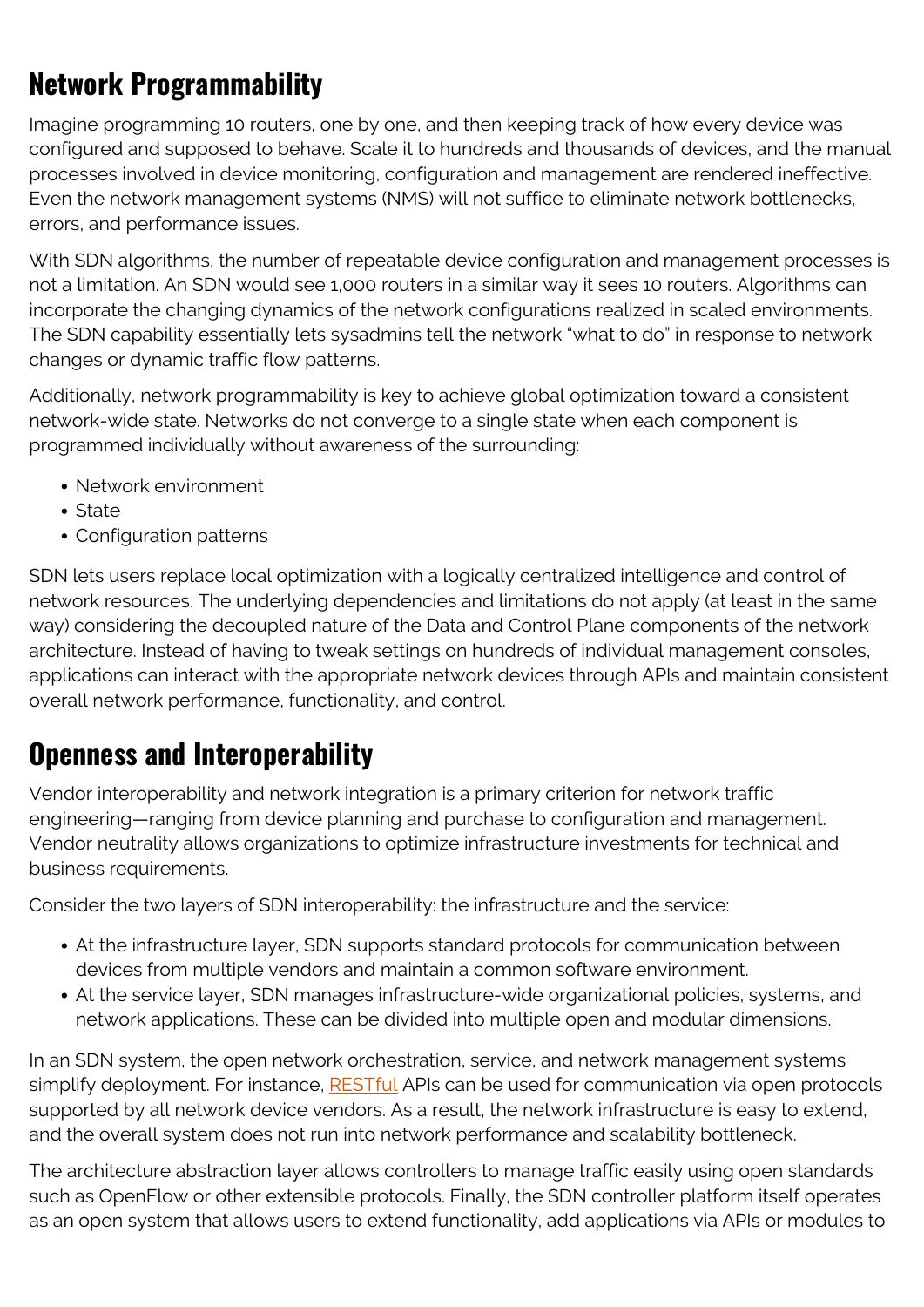perform specific network management functionality.

## **SDN misconceptions**

SDN is a significant architectural change over traditional networking infrastructure. However, the technology does not require you to disrupt your existing network and replace it with entirely new hardware and software resources that constitute SDN.

In fact, organization can begin with specific SDN use cases such as:

- Optimizing the network by monitoring
- Identifying account affinities and access control limits
- Orchestrating specific workloads as you adopt the technology at scale

In essence, SDN does not replace traditional networking devices or only apply to switches through automation. Instead, SDN only reshapes the architecture to enable centralized control with [multiple](https://blogs.bmc.com/blogs/it-orchestration-vs-automation-whats-the-difference/) [levels of automation](https://blogs.bmc.com/blogs/it-orchestration-vs-automation-whats-the-difference/) across the network.

The [Open Networking Foundation identifies](https://www.opennetworking.org/sdn-definition/) three main parts of the SDN model:



The major architectural differences between SDN and traditional network infrastructure are identified within the Control and Infrastructure layers. However, it is the SDN programs within the Application layer that define the new approach of data communication between controllers and services that run over the network.

The Controller and centralized Control Plane define how SDN is different from traditional network architecture. Application layer technologies are responsible for translating those differences into performance improvements, that result in tangible business results.